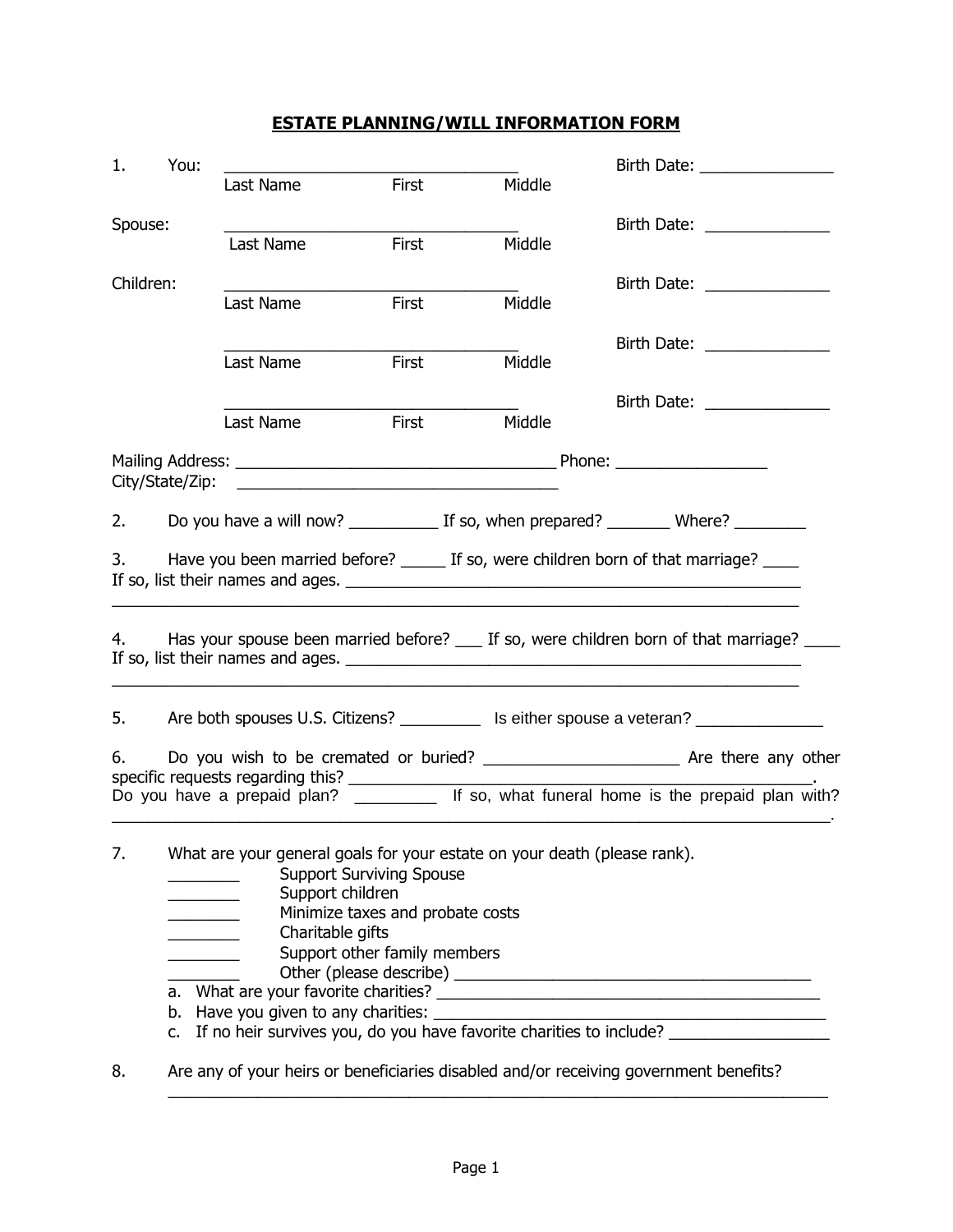9. Is there personal or real property you want to specifically mention in your will and leave to someone other than those who will receive the balance of your estate (family heirlooms, collections, etc.)? \_\_\_\_\_\_\_\_\_\_\_\_\_\_\_\_\_\_\_\_\_\_\_\_\_\_\_\_\_\_\_\_\_\_\_\_\_\_\_\_\_\_\_\_\_\_\_\_\_\_\_\_\_\_\_\_\_\_\_\_\_\_\_\_\_\_\_\_\_\_\_\_\_\_\_\_

10. How do you wish to distribute the balance of your estate not disposed of by paragraph 9, above? \_\_\_\_\_\_\_\_\_\_\_\_\_\_\_\_\_\_\_\_\_\_\_\_\_\_\_\_\_\_\_\_\_\_\_\_\_\_\_\_\_\_\_\_\_\_\_\_\_\_\_\_\_\_\_\_\_\_\_\_\_\_\_\_\_\_\_\_\_\_\_\_\_\_

| 11. | Who do you want to be your executor/personal representative? |                         |  |
|-----|--------------------------------------------------------------|-------------------------|--|
|     | $1st$ Choice:                                                | 2 <sup>nd</sup> Choice: |  |
|     | Address:                                                     | Address:                |  |
|     | City/State/Zip: ____                                         | City/State/Zip: ___     |  |

12. If you have minor children and die at the same time as your spouse, who do you want to have act as guardian of your children?

| 1 <sup>st</sup> Choice: | 2 <sup>nd</sup> Choice: |
|-------------------------|-------------------------|
| Address:                | Address:                |
| City/State/Zip:         | City/State/Zip:         |

13. Who do you want to have act as trustee of a trust for your children or other beneficiaries? 1 st Choice: \_\_\_\_\_\_\_\_\_\_\_\_\_\_\_\_\_\_\_\_\_\_\_ 2 nd Choice: \_\_\_\_\_\_\_\_\_\_\_\_\_\_\_\_\_\_\_\_\_\_\_\_ Address: \_\_\_\_\_\_\_\_\_\_\_\_\_\_\_\_\_\_\_\_\_\_\_ Address: \_\_\_\_\_\_\_\_\_\_\_\_\_\_\_\_\_\_\_\_\_\_\_\_ City/State/Zip: \_\_\_\_\_\_\_\_\_\_\_\_\_\_\_\_\_\_\_\_ City/State/Zip: \_\_\_\_\_\_\_\_\_\_\_\_\_\_\_\_\_\_\_\_\_

14. Apart from allowing the trustee to pay whatever is required toward the health, education and support needs of your children while they are under age 19, at what age(s) do you want your children to receive the trust principal? One approach is to pay it in three installments (i.e.,  $1/3^{rd}$  at age 21, half of the balance at age 25, and the balance at age 30). Please state the ages and percentage to be distributed. \_\_\_\_\_\_\_\_\_\_\_\_\_\_\_\_\_\_\_\_\_\_\_\_\_\_\_\_\_\_\_\_\_\_\_\_\_\_\_\_\_\_\_\_\_\_\_\_\_\_\_\_\_\_\_\_

15. We recommend a Health Care Directive and Financial Durable Power of Attorney. Do you presently have:

General Power of Attorney: \_\_\_\_\_\_\_\_\_\_\_\_\_\_ Living Will: \_\_\_\_\_\_\_\_\_\_\_\_\_ Durable Power of Attorney: \_\_\_\_\_\_\_\_\_\_\_\_\_\_\_\_ Medical Directive: \_\_\_\_\_\_\_

16. In the event of your incapacity, who would you name to act on your behalf for medical decisions?

| $1st$ Choice:   | $2nd$ Choice:   |
|-----------------|-----------------|
| Address:        | Address:        |
| City/State/Zip: | City/State/Zip: |
| Telephone #:    | Telephone #:    |

17. In the event of your incapacity, who would you name to act on your behalf for financial decisions?

| $1st$ Choice:   | 2 <sup>nd</sup> Choice: |
|-----------------|-------------------------|
| Address:        | Address:                |
| City/State/Zip: | City/State/Zip:         |
| Telephone #:    | Telephone #:            |